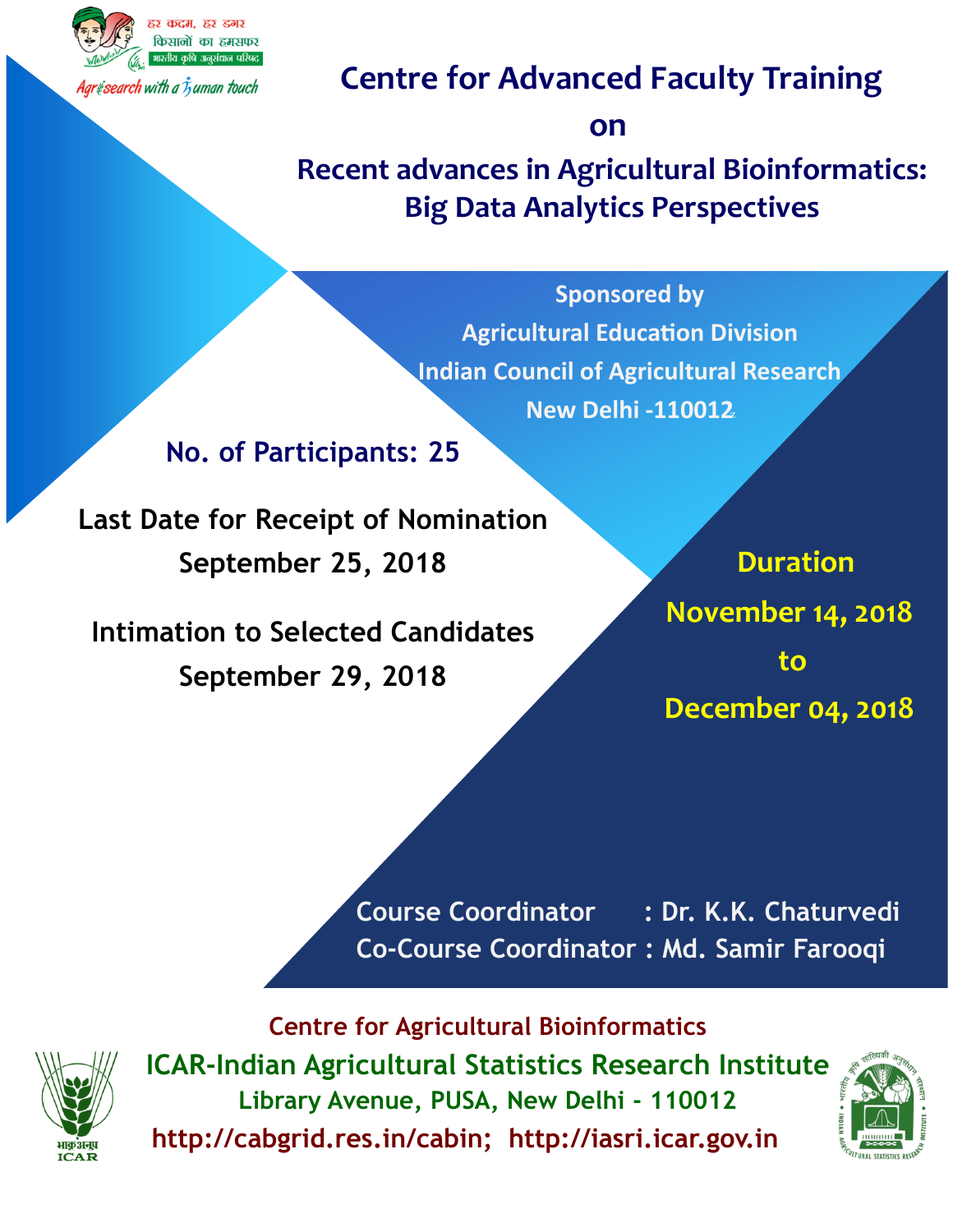#### **Introduction**

**With the advancements in genomic and sequencing technologies, there has been a tremendous growth of omics data. The omics covers genomics, proteomics, metagenomics, transcriptomics etc. The storage and analysis of this data requires huge storage space, specialized data structure and tools for easy and fast retrieval of data. This can be achieved by using big data platform. Big data revolves around three Vs i.e. Volume, Variety and Velocity. Consequently, a number of computational and statistical techniques for the analysis of biological data in agriculture have also been developed and being used for storage, retrieval, analysis, annotation and visualization of this huge and heterogeneous biological data.**

#### **About Training**

**This training program aims to provide theoretical as well as hands on learning of these specialized omics tools to help researchers in efficient and accurate analysis of their data. The course has been structured as a series of various modules for high performance computing, big data, machine learning, genomics, transcriptomics, proteomics, metagenomics and analytics. Each module will consist of theory as well as practical sessions to work with bioinformatics tools and software. This training program will provide a platform for interaction between researchers in strengthening the bioinformatics research in various domains of agriculture.** 

#### **About ICAR-IASRI**

**ICAR-IASRI is responsible for promoting and conducting research and imparting education/ training in the field of Agricultural Statistics, Computer Applications and Bioinformatics. With the passage of time the institute has equipped itself with the modern facilities to meet the requirements in the changed scenario. There are six divisions in the Institute equipped with various modern facilities.**

#### **Objectives**

- **To familiarize the participants with computational advances including big data in agricultural bioinformatics.**
- **To expose the participants with latest analytical tools for analysis of biological data**
- **To provide a common platform for researchers working in the area of agricultural bioinformatics.**

#### **Modules of the Course**

- **High Performance Computing**
- **Big Data**
- **Machine Learning**
- **Genomics**
- **Transcriptomics**
- **Proteomics**
- **Metagenomics**
- **Software and Tools**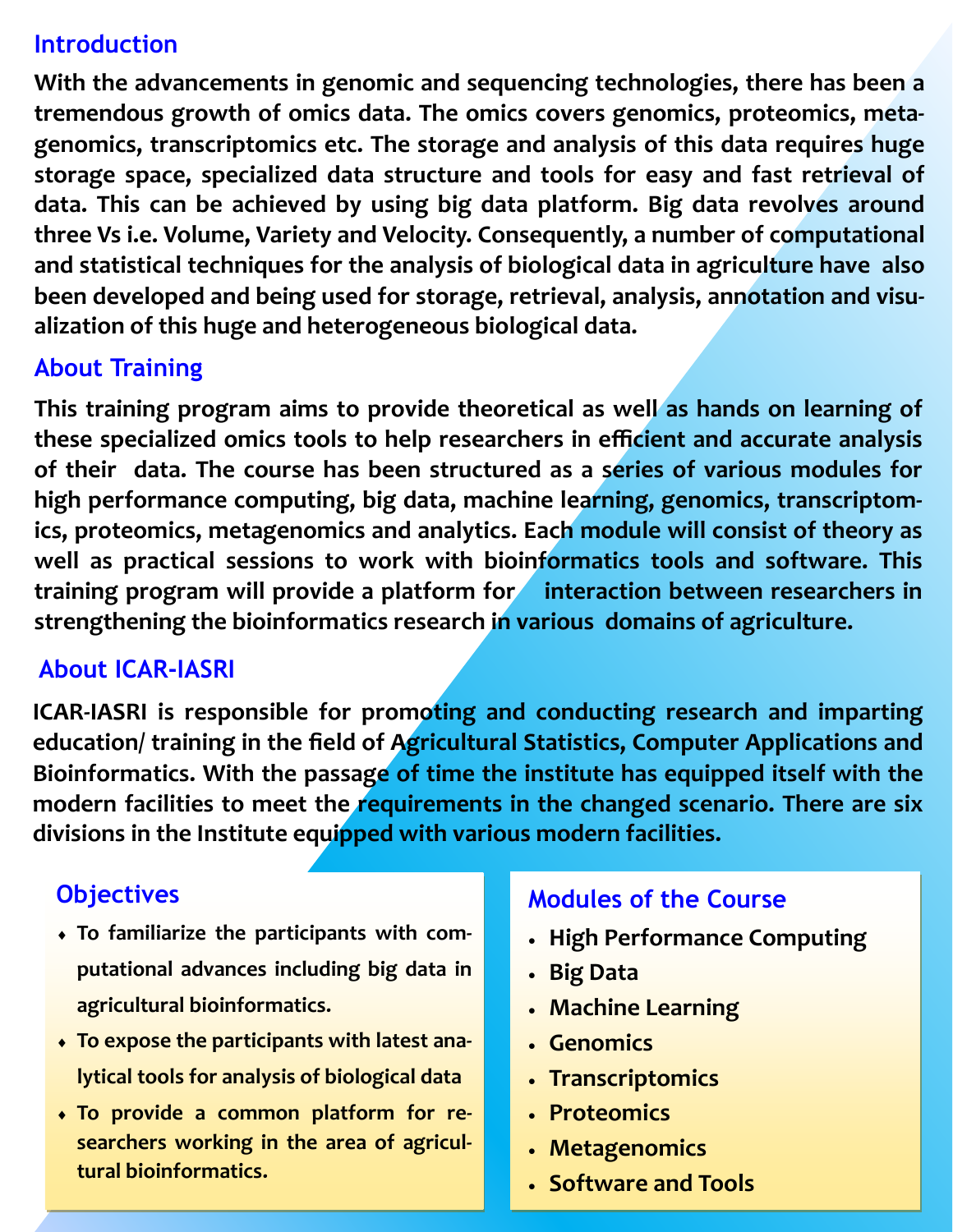## **Eligibility**

- **Master's degree in any discipline of Agricultural/ Allied Sciences.**
- **Working in a position not below the rank of Scientist/Assistant Professor.**
- **Desirable : Working knowledge of Computer.**

## **Super-Computing Facility (ASHOKA)**

**Institute has high performance computing facility (ASHOKA) with 256 node Linux, 16 node GP-GPU, 16 node Windows cluster and two SMPs with high speed network connectivity and pre-installed software and tools. A number of open source and com-**



**mercial bioinformatics software such as CLC genomics, Discovery studio and AN-VAYA workflows are also available in this High Performance Computing Resources.** 

### **Library:**

**The Institute has a fully furnished computerized library having latest books and journals relating to Computer Science, Statistics, Mathematics, and other related disciplines.**

## **Accommodation Facilities:**

**The institute has a guest house with modest facilities to cater to the needs of the participants.**

## **General Information:**

**The participants will be paid to and fro travel fare for the journey by train as per their entitlement for the class of travel restricted, however, to the maximum of AC-II Tier fare only (excluding Rajdhani and Shatabdi) or bus or any other means of transport in vogue as the case may be, if the same is not borne by the sponsoring organizations. Free boarding and lodging will be provided to participants during the training.** 

# **Important: Cost of air travel will not be reimbursed in any case.**

# *<u> Weather:</u>*

**The climate of Delhi is pleasant during this duration with maximum and minimum temperature ranging from 28<sup>o</sup> - 10<sup>o</sup>Celsius.** 

**Participants are advised to bring light woolen clothes with them.**